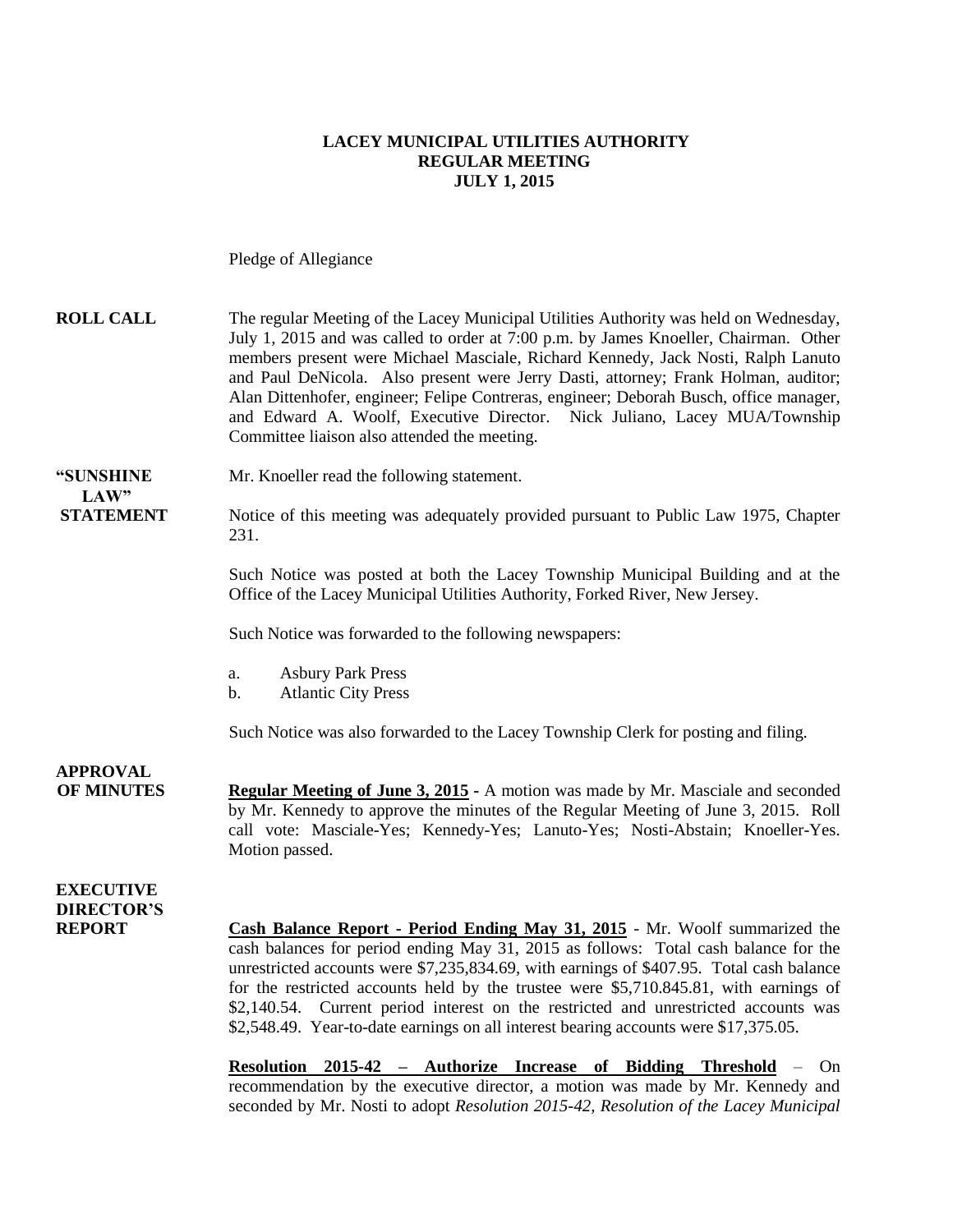*Utilities Authority, County of Ocean, State of New Jersey, Authorizing Increase of Bidding Threshold from \$36,000 to \$40,000..* Roll call vote: Kennedy-Yes; Nosti-Yes; Lanuto-Yes; Masciale-Yes; Knoeller-Yes. Motion passed.

**Resolution 2015-43 – Amend 2015 Capital Budget** – On recommendation by the executive director, a motion was made by Mr. Masciale and seconded by Mr. Kennedy to adopt *Resolution 2015-43, Resolution of the Lacey Municipal Utilities Authority, County of Ocean, State of New Jersey, Amending the 2015 Capital Budget.* Roll call vote: Masciale-Yes; Kennedy-Yes; Lanuto-Yes; Nosti-Yes; Knoeller-Yes. Motion passed. Mr. Woolf explained the amendment is for the FEMA generator contract. It was not included in the 2015 budget. He pointed out FEMA will reimburse the Authority the cost of the generators.

# **BUSINESS**

#### **REPORT** The business report was submitted for review.

## **ENGINEER'S**

**REPORT Resolution 2015-41 – Final Sewer and Water Approval – Kirk Minor Subdivision** – Mr. Dittenhofer stated his office received the application and plans for final sewer and water approvals for Kirk Minor Subdivision, Block 1241, Lots 13-19 & 26. The applicant is proposing to construct road improvements to Clair Road west of Argonne Avenue and build one (1) residential dwelling. The applicant proposes to install approximately 120 LF of 8" PVC water main and a hydrant along Clair Road and provide a water service for the dwelling. The applicant also proposes to construct approximately 130 LF of sanitary sewer main and a manhole along Clair Road and provide a sanitary lateral for the dwelling. On recommendation by the Authority's engineer, a motion was made by Mr. Kennedy and seconded by Mr. Masciale to adopt *Resolution 2015-41, Resolution of the Lacey Municipal Utilities Authority, County of Ocean, State of New Jersey, Final Sewer and Water Approval, Kirk Minor Subdivision, Block 1241, Lots 13-19 & 26.* Roll call vote: Kennedy-Yes; Masciale-Yes; Lanuto-Yes; Nosti-Yes; Knoeller-Yes. Motion passed.

> **Change Order No. 1 – Water Meter Installation Superstorm Sandy – HD Supply** On recommendation by the Authority's engineer, a motion was made by Mr. Nosti and seconded by Mr. Lanuto to approve Change Order No. 1 representing as-built quantity adjustments and additional meter adaptors for a net contract increase of \$11,723.00. Roll call vote: Nosti-Yes; Lanuto-Yes; Kennedy-Yes; Masciale-Yes; Knoeller-Yes. Motion passed.

> **Water Treatment Plant No. 1 Upgrades** – Mr. Dittenhofer stated JCP&L work is complete. Contractor will conduct Well 8 start-up.

**Meter Installation** - Mr. Dittenhofer stated installation is 100% complete.

**Cleaning & Televising Contract No. 8** – Mr. Dittenhofer stated this project is complete. Minor repair list has been generated, and punch list work has started.

**Resolution 2015-40 – Rejecting all Bids for Electrical Upgrades to L-2, S-2 FRB-2, L-4 Pump Stations** – On recommendation by the engineer, a motion was made by Mr. Masciale and seconded by Mr. Kennedy to adopt *Resolution 2015-40, Resolution of the*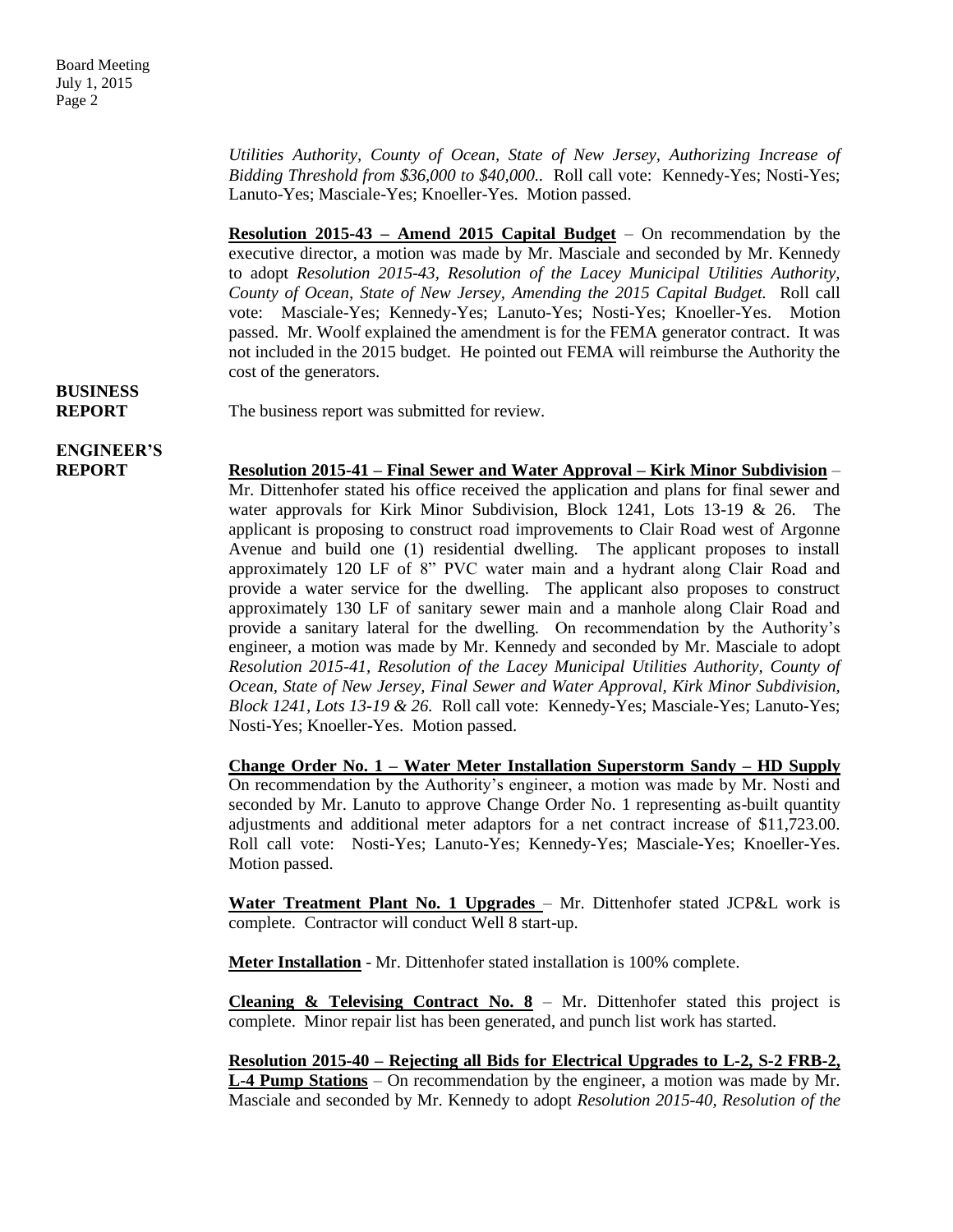*Lacey Municipal Utilities Authority, County of Ocean, State of New Jersey, Rejecting all Bids for the Electrical Upgrades to L-2, S-2, FRB-2, L-4 Pump Stations Project.* Roll call vote: Masciale-Yes; Kennedy-Yes; Lanuto-Yes; Nosti-Yes; Knoeller-Yes. Motion passed. Mr. Dittenhofer explained the low bidder was almost half the price of the other two bidders. After examination of the bid, the low bidder submitted a substitution to the specification that was not acceptable. This project will be re-advertised.

Sea Breeze – Toll Brothers - Mr. Dittenhofer stated hydrant test was done on June 24<sup>th</sup>. We determined there are no issues with flow or pressure throughout the system within in the development. A report outlining the findings will be submitted to the Authority. Mr. Knoeller stated a copy of this report will also be forwarded to the Association for Toll Brothers.

### **ATTORNEY'S**

**REPORT Water Service Application – Former Nursing Home Site** – Mr. Dasti stated his office has reviewed documents including Easements and Maintenance Agreements related to this project.

> **Bob's Square Deal Hardware** - Mr. Dasti stated his office has reviewed and approved the proposed Easement Agreement.

> **Clearview Street** – Mr. Dasti stated his office is in the process of preparing the Zoning Board application. He anticipates it being scheduled for the August meeting of the Zoning Board of Adjustment.

### **AUDITOR'S**

**REPORT Accountant's Status Report – Month Ended May 31, 2015** – Mr. Holman reported user charges resulted in a favorable variance for the month on both sewer and water. Delinquency charges had a year to date favorable variance for both water and sewer. Interest income had an unfavorable variance on both water and sewer, due to investments not performing as well as expected.

#### **CORRESPONDENCE**

**Laura Palmer, Jones Road** – Requesting relief of utility bill, due to leak in crawl space. Since the water from the leak did not go into the sewer system, a motion was made by Mr. Kennedy and seconded by Mr. Nosti to grant a credit adjustment on the sewer charges in the amount of \$1,804.68 (288,000 gallons). Roll call vote: Kennedy-Yes; Nosti-Yes; Lanuto-Yes; Masciale-Yes; Knoeller-Yes. Motion passed.

**Shmuel Bender, Nautilus Blvd.** – Requesting relief of utility bill, due to broken pipe. Since the water from the leak did not go into the sewer system, a motion was made by Mr. Kennedy and seconded by Mr. Nosti to grant a credit adjustment on the sewer charges in the amount of \$1,107.74 (170,000 gallons). Roll call vote: Kennedy-Yes; Nosti-Yes; Lanuto-Yes; Masciale-Yes; Knoeller-Yes. Motion passed.

**Cav-Burt, 695 Challenger Way** - Requesting relief of utility bill, due to broken pipe. Since the water from the leak did not go into the sewer system, a motion was made by Mr. Kennedy and seconded by Mr. Nosti to grant a credit adjustment on the sewer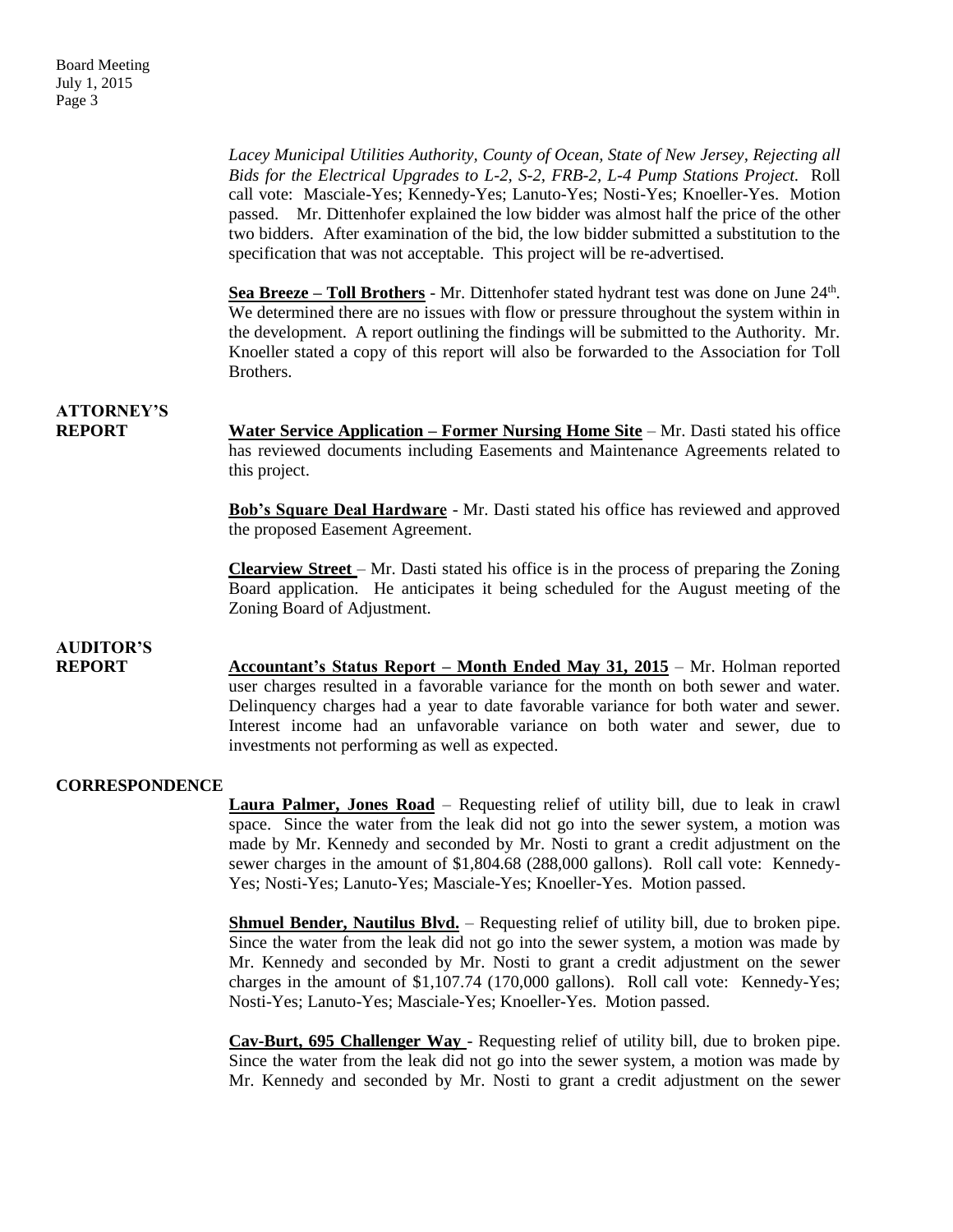Board Meeting July 1, 2015 Page 4

> charges in the amount of \$233.88 (50,000 gallons). Roll call vote: Kennedy-Yes; Nosti-Yes; Lanuto-Yes; Masciale-Yes; Knoeller-Yes. Motion passed.

> **Cav-Burt, 697 Challenger Way** - Requesting relief of utility bill, due to broken pipe. Since the water from the leak did not go into the sewer system, a motion was made by Mr. Kennedy and seconded by Mr. Nosti to grant a credit adjustment on the sewer charges in the amount of \$266.70 (45,000 gallons). Roll call vote: Kennedy-Yes; Nosti-Yes; Lanuto-Yes; Masciale-Yes; Knoeller-Yes. Motion passed.

> **Allyson Cotton, Nautilus Blvd.** - Requesting relief of utility bill, due to water meter leak. Mr. Knoeller explained this is an issue where a faulty meter was installed by Saks metering company. He recommends Mr. Woolf seek reimbursement from the company that installed the meter. Since the water from the leak did not go into the sewer system, a motion was made by Mr. Kennedy and seconded by Mr. Nosti to grant a credit adjustment on the sewer charges in the amount of \$86.22 (9,000 gallons). Roll call vote: Kennedy-Yes; Nosti-Yes; Lanuto-Yes; Masciale-Yes; Knoeller-Yes. Motion passed.

> **Lauren Ciccone-Zawada, Edgemere Ave.** - Requesting relief of utility bill, due to outside pipe leak. Since the water from the leak did not go into the sewer system, a motion was made by Mr. Kennedy and seconded by Mr. Nosti to grant a credit adjustment on the sewer charges in the amount of \$663.91 (127,000 gallons). Roll call vote: Kennedy-Yes; Nosti-Yes; Lanuto-Yes; Masciale-Yes; Knoeller-Yes. Motion passed.

> **Danny Ponticello, Center Street** – Requesting relief of utility bill, due to filling pool without pool fill meter. Based upon the available information, a waiver of the service charges could not be supported.

> **Richard Marshall, Capt. Giglio Way** – Requesting relief of utility bill, due to filling pool without pool fill meter. Based upon the available information, a waiver of the service charges could not be supported

> **Mr. & Mrs. Rosado, Laurel Blvd.** – Requesting payment plan. A motion was made by Mr. Kennedy and seconded by Mr. Nosti authorizing payment plan to pay utility bill. Roll call vote: Kennedy-Yes; Nosti-Yes; Lanuto-Yes; Masciale-Yes; Knoeller-Yes; Motion passed.

> **Howard Furbeck, Grebe Ct.**- Requesting relief of utility bill, due to broken pipe. Since the water from the leak did not go into the sewer system, a motion was made by Mr. Kennedy and seconded by Mr. Nosti to grant a credit adjustment on the sewer charges in the amount of \$925.07 (146,000 gallons). Roll call vote: Kennedy-Yes; Nosti-Yes; Lanuto-Yes; Masciale-Yes; Knoeller-Yes. Motion passed.

> **Mrs. Tsarnas** – Mr. Tsarnas was present requesting relief of her utility bill for unexplained high water usage. She stated LMUA personnel checked for leaks in her home and there were none. Mr. Knoeller recommends the water meter be removed for testing, and waive the testing fee. A motion was made by Mr. Nosti and seconded by Mr. Masciale to waive the water meter testing fee. Roll call vote: Nosti-Yes; Masciale-Yes; Lanuto-Yes; Kennedy-Yes; Knoeller-Yes. Motion passed.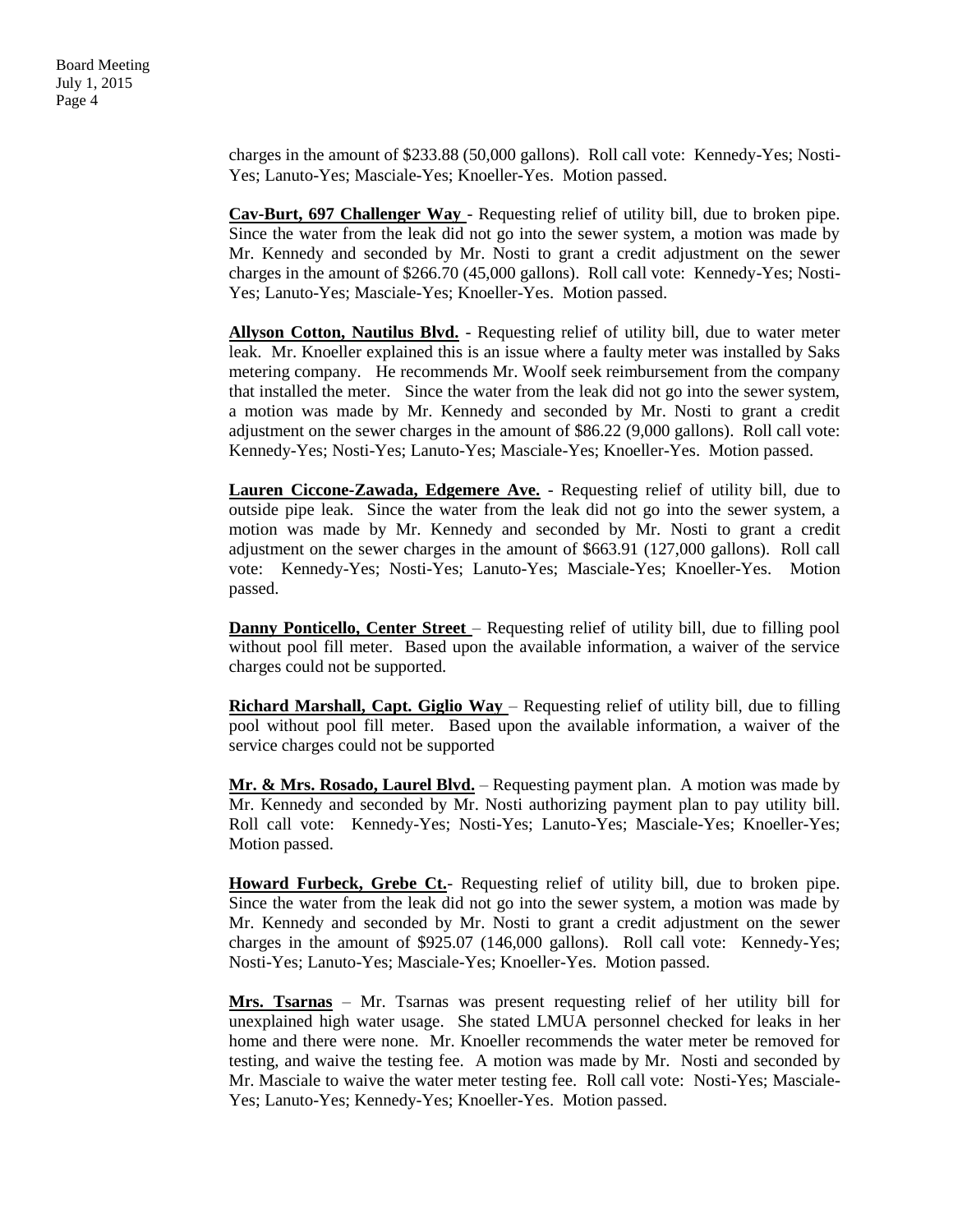| <b>OLD</b>                                |                                                                                                                                                                                                                                                                                                                                                                                                                                                                                                                                                                                                                                                                                       |
|-------------------------------------------|---------------------------------------------------------------------------------------------------------------------------------------------------------------------------------------------------------------------------------------------------------------------------------------------------------------------------------------------------------------------------------------------------------------------------------------------------------------------------------------------------------------------------------------------------------------------------------------------------------------------------------------------------------------------------------------|
| <b>BUSINESS</b>                           | <b>Resolution 2015-39 – Amendment to Resolution 2015-37 - Appoint CSI Computers</b><br>as Authority Computer Consultant A motion was made by Mr. Kennedy and<br>seconded by Mr. Nosti to adopt Resolution 2015-39, Resolution of the Lacey Municipal<br>Utilities Authority, County of Ocean, State of New Jersey, Amendment to Resolution<br>2015-37, Appointing CSI Computers as Authority Computer Consultant. Roll call vote:<br>Kennedy-Yes; Nosti-Yes; Lanuto-Yes; Masciale-Yes; Knoeller-Yes. Motion passed.<br>Resolution 2015-38 - Easement Agreement - Mera Holdings - Secretary Kennedy<br>executed Resolution 2015-38, accepting and authorizing execution of a permanent |
|                                           | easement and right-of-way Agreement affecting Block 113, Lot 2, Lacey Township,<br>New Jersey.                                                                                                                                                                                                                                                                                                                                                                                                                                                                                                                                                                                        |
| <b>NEW BUSINESS</b>                       | Mr. Knoeller asked Mr. Dittenhofer for the status on the marketing plan for the<br>Authority to sell water. Mr. Dittenhofer stated a determination needs to be made first<br>on what it costs to produce water. He and Mr. Woolf are in the process of making this<br>determination. Mr. Woolf recommended installing a Variable Frequency Drive. This<br>will allow the motor to run at less RPMs where there would be less electricity and flow<br>used.                                                                                                                                                                                                                            |
| <b>PUBLIC BUSINESS/</b><br><b>COMMENT</b> | There was no public business/comment.                                                                                                                                                                                                                                                                                                                                                                                                                                                                                                                                                                                                                                                 |
| <b>PAYMENT OF</b><br><b>VOUCHERS</b>      | <b>WHEREAS</b> , the members of the Lacey Municipal Utilities Authority carefully<br>examined all vouchers presented for payment of claims;                                                                                                                                                                                                                                                                                                                                                                                                                                                                                                                                           |
|                                           | NOW, THEREFORE, BE IT RESOLVED by the Lacey Municipal Utilities<br>Authority that:                                                                                                                                                                                                                                                                                                                                                                                                                                                                                                                                                                                                    |
|                                           | Said vouchers in the sum of \$278,828.95 be and the same are hereby<br>1.<br>approved to be paid.                                                                                                                                                                                                                                                                                                                                                                                                                                                                                                                                                                                     |
|                                           | 2.<br>Said vouchers are listed on the attached computer check register.                                                                                                                                                                                                                                                                                                                                                                                                                                                                                                                                                                                                               |
|                                           | A motion was made by Mr. Masciale and seconded by Mr. Nosti to adopt the above<br>Masciale-Yes; Nosti-Yes; Lanuto-Yes; Kennedy-Yes;<br>Roll call vote:<br>resolution.<br>Knoeller-Yes. Motion passed.                                                                                                                                                                                                                                                                                                                                                                                                                                                                                 |
| <b>ADJOURNMENT</b>                        | There being no further business to discuss, the meeting was adjourned at 7:20 p.m.                                                                                                                                                                                                                                                                                                                                                                                                                                                                                                                                                                                                    |
|                                           | Respectfully submitted,                                                                                                                                                                                                                                                                                                                                                                                                                                                                                                                                                                                                                                                               |

Michele Kennedy Executive Secretary